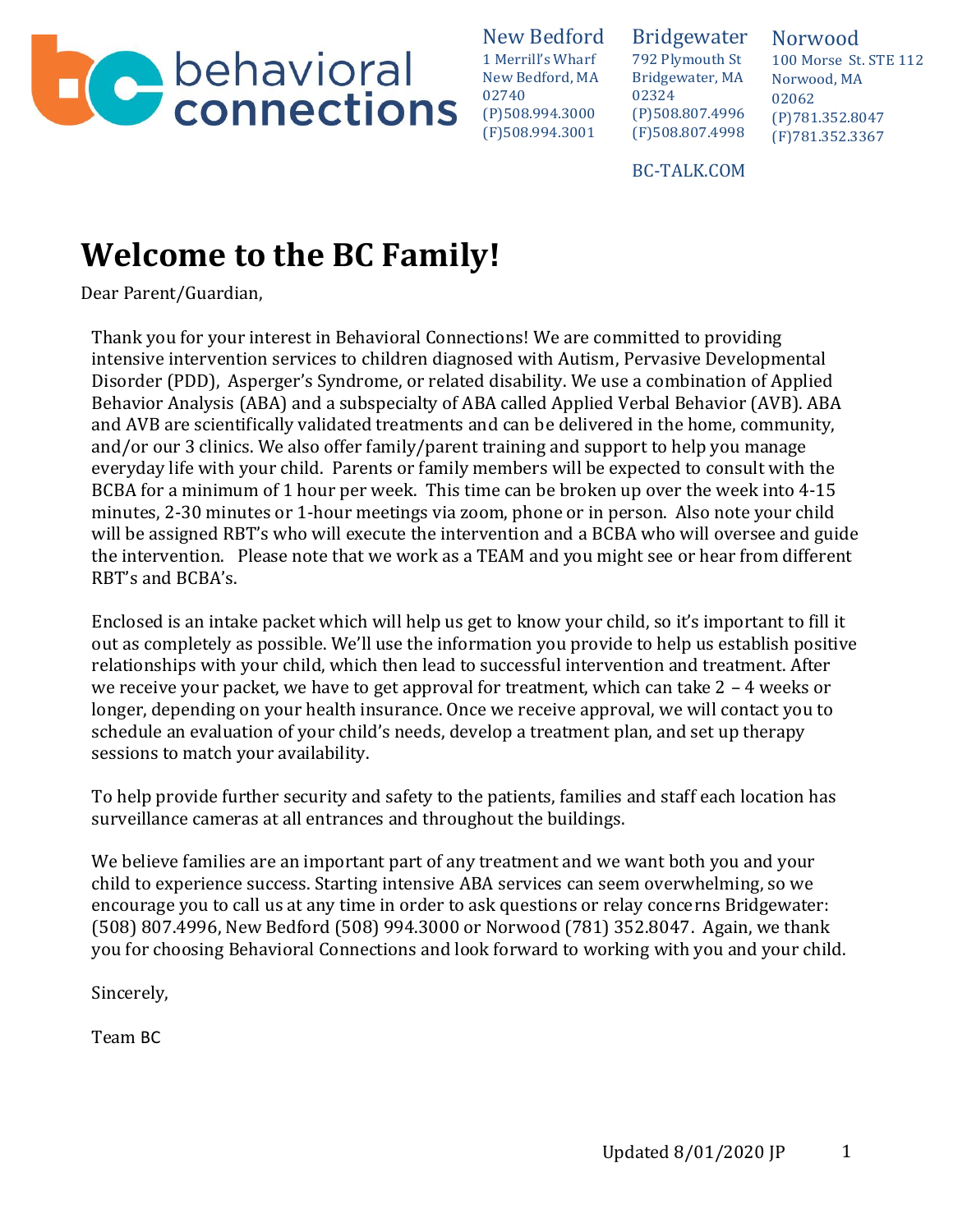

Bridgewater 792 Plymouth St Bridgewater, MA 02324 (P)508.807.4996 (F)508.807.4998

Norwood 100 Morse St. STE 112 Norwood, MA 02062 (P)781.352.8047 (F)781.352.3367

BC-TALK.COM

# **Intake Packet**

Thank you for selecting us at Behavioral Connections to help meet the needs of your child. We understand that some of these forms may be challenging and time consuming. The more information we have, the better able we will be to assist you and your family. If at any time in this process you have any questions, please contact us.

The intake packet includes the following:

- Application for Behavior Services
- Service Options
- Medical Information
- Behavior
- $\Box$  School / Job Attended by Applicant
- Reinforcement Assessment Form
- Fee For Service Agreement
- Contract For Service
- Authorization for Release of Information
- Confidentiality Statement for Therapy Observation
- HIPAA Privacy Notice

Please note the following documents are required before we can move forward with the intake process. If we have a waitlist we are unable to place you on the list until your file is complete.

- $\Box$  Fully Completed Intake Packet
- $\Box$  Diagnostic Evaluation
- $\Box$  A dated prescription for ABA from your child's primary physician or developmental specialist.
- $\Box$  IEP or IFSP (if applicable)
- Photocopy of Primary and Secondary Insurance Cards
- $\Box$  Copy of your child's most recent physical examination notes

*\*\*All forms must be signed and returned to Behavioral Connections before the onset of services.\*\**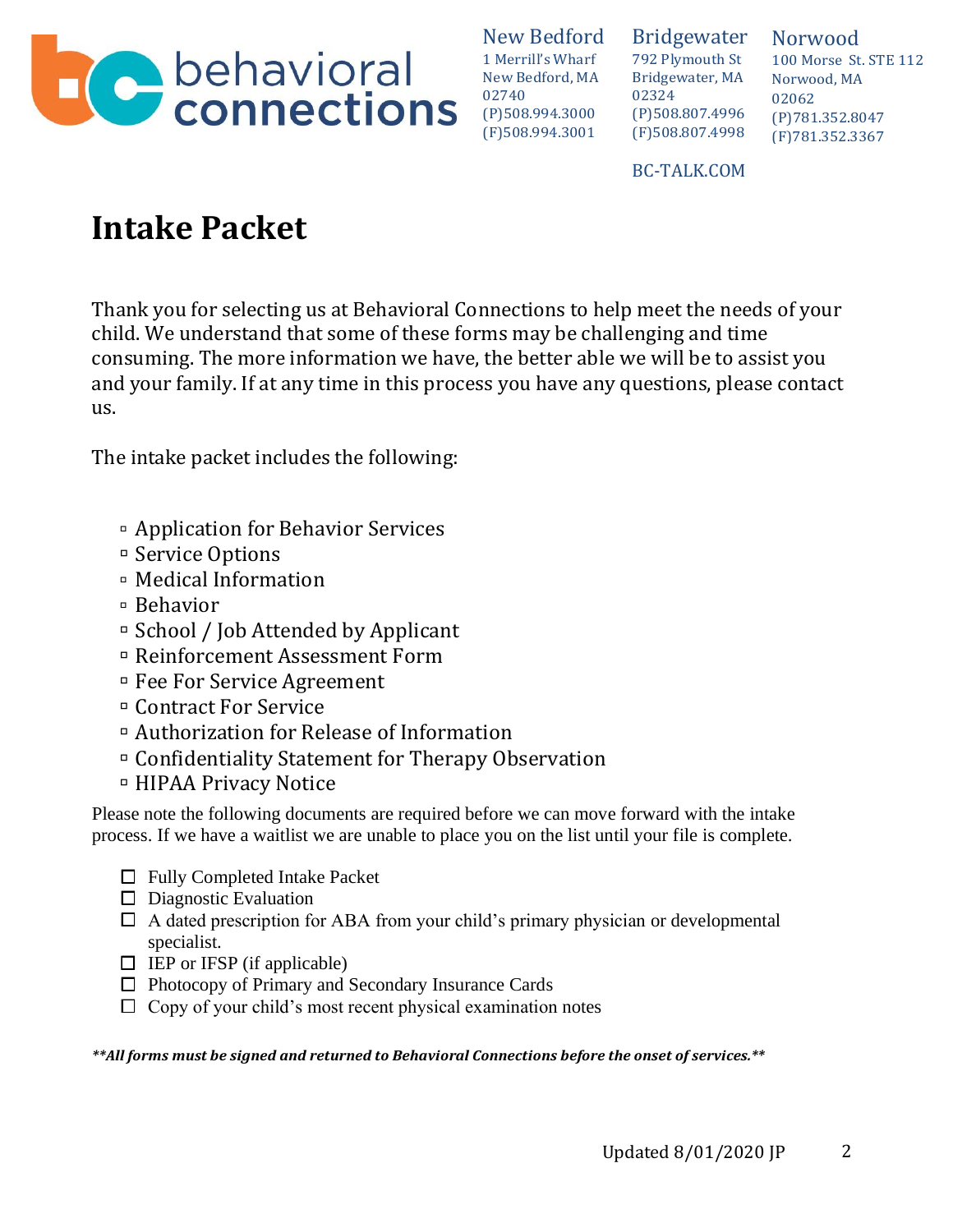

Bridgewater 792 Plymouth St Bridgewater, MA 02324 (P)508.807.4996 (F)508.807.4998

Norwood 100 Morse St. STE 112 Norwood, MA 02062 (P)781.352.8047 (F)781.352.3367

#### BC-TALK.COM

## *APPLICATION FOR BEHAVIOR SERVICES*

Who referred you to us?

| For<br>' clinic services which !<br>location: | New<br>Bedford | idgewater | Norwood |  |
|-----------------------------------------------|----------------|-----------|---------|--|
|                                               |                |           |         |  |

### *PATIENTS INFO:*

| <b>Patients Full Name?</b>                  |                                                   |
|---------------------------------------------|---------------------------------------------------|
| Date of Birth?                              |                                                   |
| <b>Address?</b><br>Street, city, state, zip |                                                   |
| <b>Primary Diagnosis?</b>                   |                                                   |
| <b>Secondary Diagnosis?</b>                 |                                                   |
| Age diagnosis given?                        |                                                   |
| Date diagnosis given?                       |                                                   |
| <b>Diagnosing Physician?</b>                |                                                   |
| How was the patient<br>diagnosed?           | Direct Testing?<br>Parent Report?<br>Observation? |

#### *Guardian/'s INFO:*

| <b>Legal Guardian full names?</b>                             |       |       |       |  |  |  |
|---------------------------------------------------------------|-------|-------|-------|--|--|--|
| <b>Relationship to Patient?</b>                               |       |       |       |  |  |  |
| <b>Social Security Numbers?</b>                               |       |       |       |  |  |  |
| Address? Street, city, state, zip                             |       |       |       |  |  |  |
| <b>Phone numbers?</b>                                         | Home: | Work: | Cell: |  |  |  |
| <b>Phone numbers?</b>                                         | Home: | Work: | Cell: |  |  |  |
| Email?                                                        |       |       |       |  |  |  |
| Occupation?                                                   |       |       |       |  |  |  |
| <b>Employer?</b>                                              |       |       |       |  |  |  |
| Title?                                                        |       |       |       |  |  |  |
| Legal restrictions with parents?                              |       |       |       |  |  |  |
| Who lives with the Patient? Names of adults                   |       |       |       |  |  |  |
| Who lives with the Patient? Name and age<br>of other children |       |       |       |  |  |  |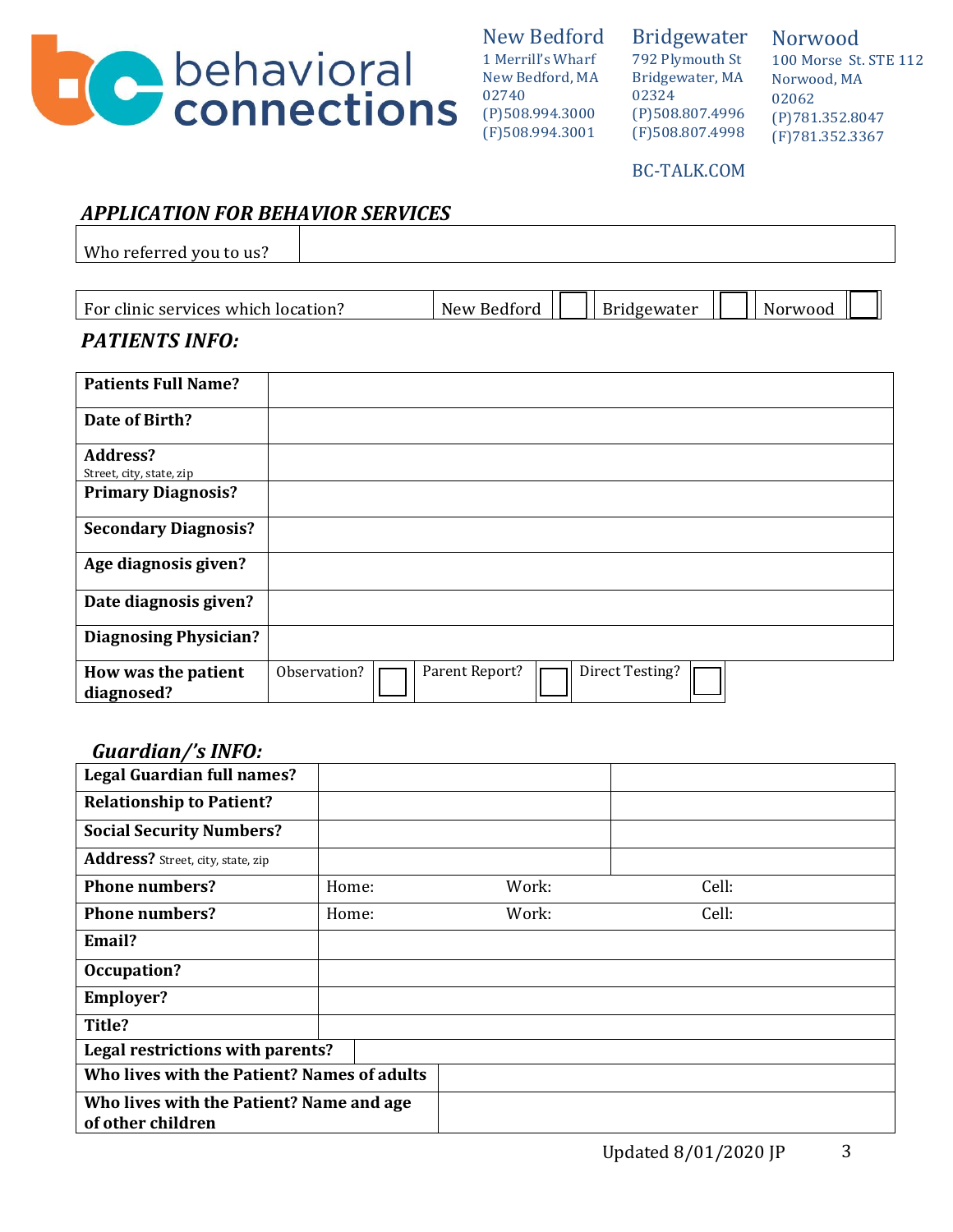

Bridgewater 792 Plymouth St Bridgewater, MA 02324 (P)508.807.4996 (F)508.807.4998

Norwood 100 Morse St. STE 112 Norwood, MA 02062 (P)781.352.8047 (F)781.352.3367

BC-TALK.COM

# **Service Options**

**Services interested in:** Please select the type(s) of therapy services you would like to receive *(please note that while we will attempt to provide the type of service you request, not all services may be available at time of request):*

|  | <b>Clinic Based Services</b>                    |
|--|-------------------------------------------------|
|  | Social Skills Groups / Play Therapy             |
|  | Home Based Services                             |
|  | <b>Community Based Services</b>                 |
|  | <b>School Based Services</b>                    |
|  | <b>Toilet Training Program</b>                  |
|  | Parent Training / Staff Training                |
|  | VB-MAPP assessment & Program<br>Recommendations |
|  | Telehealth Services                             |

Thank you for your request, your request will be added to our current wait list. We will be contacting you to discuss the availability of services. A minimum of 10 hours per week for direct service is required unless not deemed medically necessary.

The undersigned hereby acknowledge that the information contained in this application is accurate in all respects.

PARENT/GUARDIAN: \_\_\_\_\_\_\_\_\_\_\_\_\_\_\_\_\_\_\_\_\_\_\_\_\_\_\_\_\_\_\_\_\_\_\_\_\_\_\_\_\_\_\_\_\_\_\_\_\_\_\_\_\_\_\_\_\_\_ Date: \_\_\_\_\_\_\_\_\_\_\_\_\_\_\_\_\_\_\_\_\_\_\_\_\_\_\_

PARENT/GUARDIAN: \_\_\_\_\_\_\_\_\_\_\_\_\_\_\_\_\_\_\_\_\_\_\_\_\_\_\_\_\_\_\_\_\_\_\_\_\_\_\_\_\_\_\_\_\_\_\_\_\_\_\_\_\_\_\_\_\_\_ Date:\_\_\_\_\_\_\_\_\_\_\_\_\_\_\_\_\_\_\_\_\_\_\_\_\_\_\_

|                                         | <b>Monday</b> |  | Tuesday |  | Wednesday |  | <b>Thursday</b> |  | Friday |  |
|-----------------------------------------|---------------|--|---------|--|-----------|--|-----------------|--|--------|--|
| $8:30$ am $-11:00$ am<br>0 <sub>R</sub> |               |  |         |  |           |  |                 |  |        |  |
| $9:00$ am $-11:00$ am                   |               |  |         |  |           |  |                 |  |        |  |
| 11:00 am $-$ 1:00 pm                    |               |  |         |  |           |  |                 |  |        |  |
| 1:00 pm $-$ 3:30 pm                     |               |  |         |  |           |  |                 |  |        |  |
| $3:30 \text{ pm} - 5:30 \text{ pm}$     |               |  |         |  |           |  |                 |  |        |  |

\*Please note that the potential schedule will be based on medical necessity and staff availability.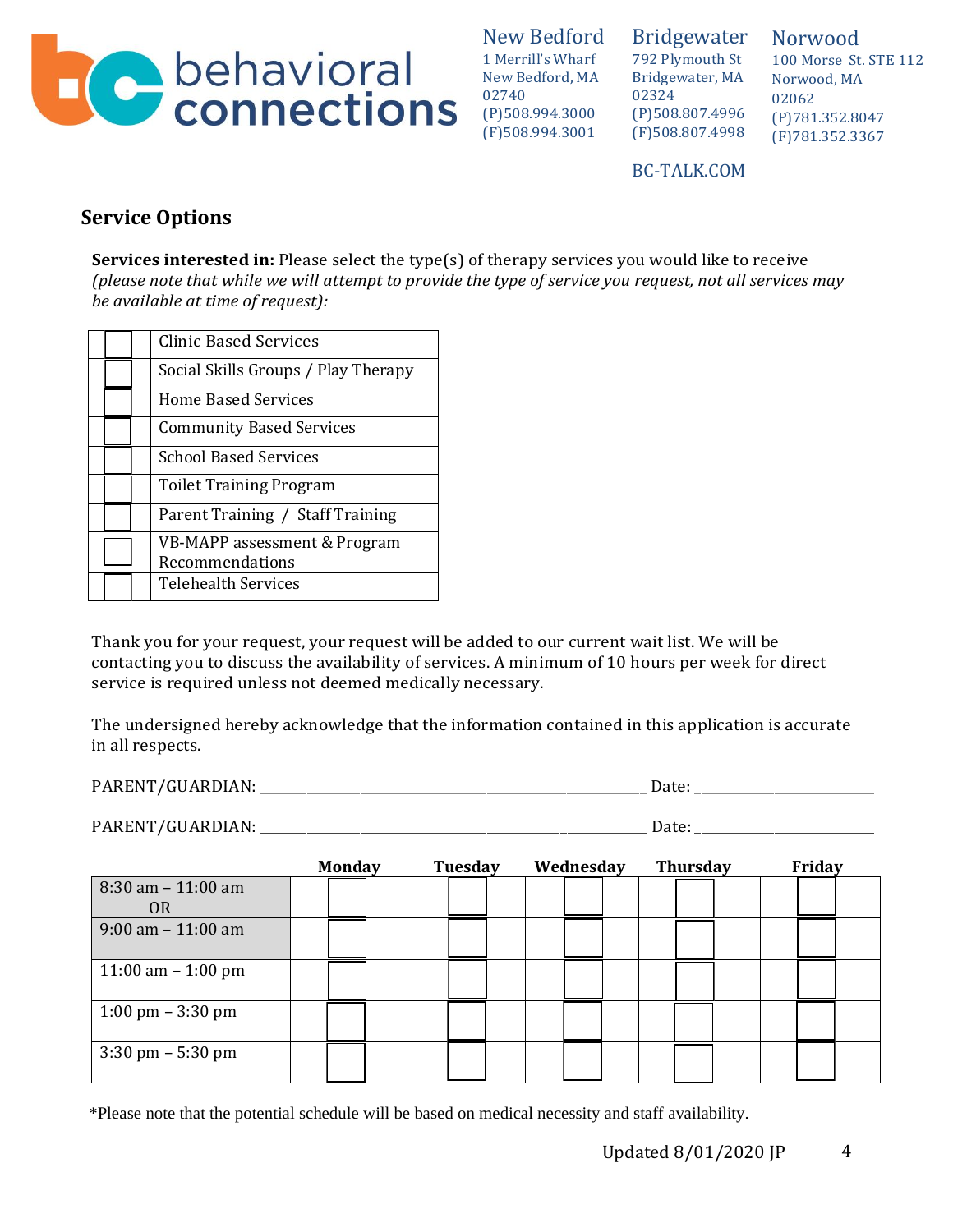

#### Bridgewater 792 Plymouth St Bridgewater, MA 02324 (P)508.807.4996 (F)508.807.4998

Norwood 100 Morse St. STE 112 Norwood, MA 02062 (P)781.352.8047 (F)781.352.3367

### BC-TALK.COM

## *MEDICAL BACKGROUND*

| Primary Care Physician     |  |
|----------------------------|--|
| & Practice name:           |  |
| Address: city, state, zip  |  |
| Physician's Phone:         |  |
| Physician's Fax:           |  |
| Date of last well check?   |  |
| <b>Medical Conditions?</b> |  |
| Past Surgeries?            |  |
| Allergies?                 |  |

## *Specialist:*

| Specialist name           |  |
|---------------------------|--|
| & practice name?          |  |
| Address: city, state, zip |  |
| Physician's Phone:        |  |
| Physician's Fax:          |  |
| Date of last well check?  |  |

## *Medications:*

| - - <del>- - - - - - -</del> - - - - - |                     |                                                |  |
|----------------------------------------|---------------------|------------------------------------------------|--|
| <b>Medication Name</b>                 | Start Date   Dosage | Medication Used to Treat   Prescribing Doctor? |  |
|                                        |                     |                                                |  |
|                                        |                     |                                                |  |
|                                        |                     |                                                |  |
|                                        |                     |                                                |  |

\*Please notify your child's supervisor any time there is a change in medication or dosage of medication.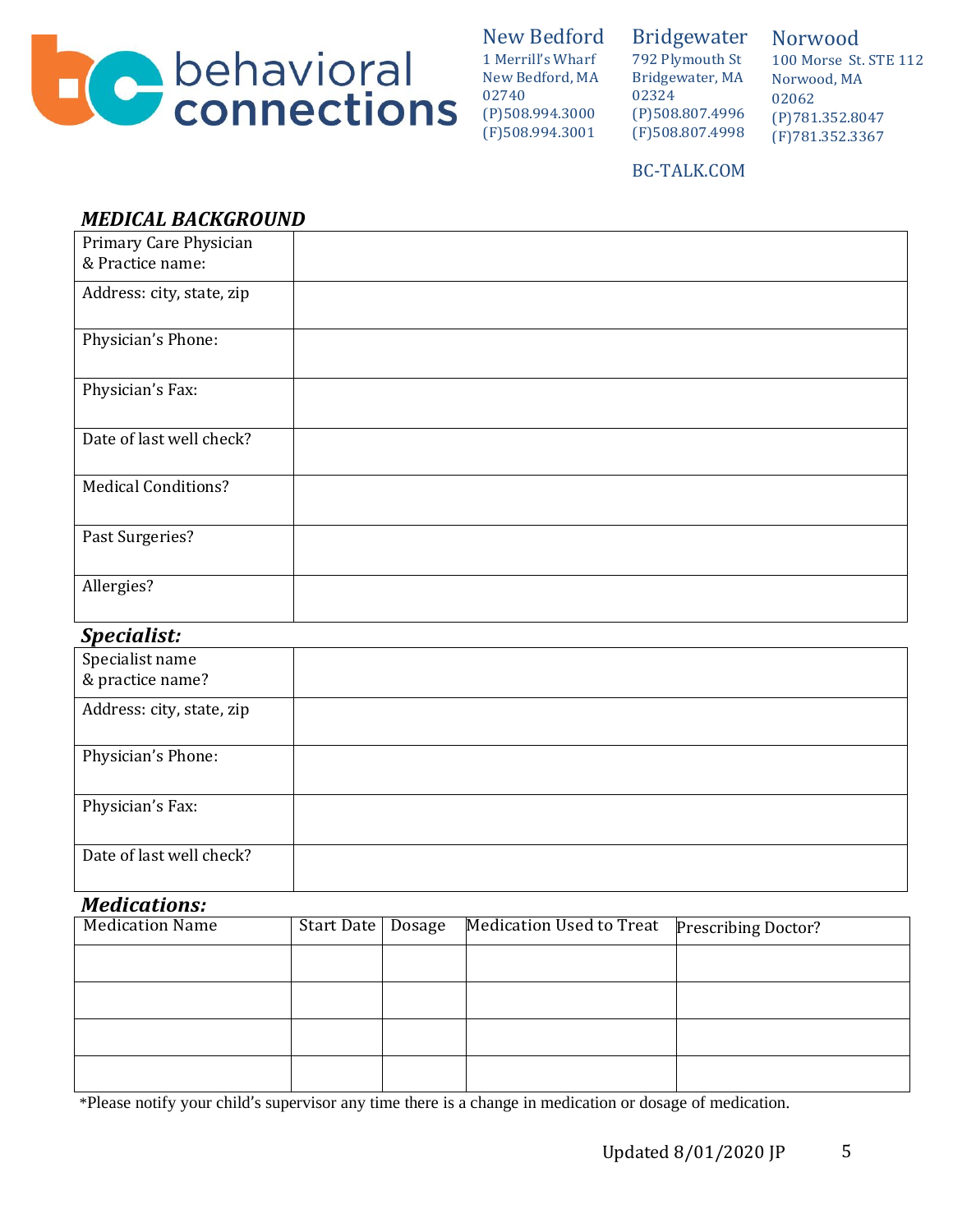

Bridgewater 792 Plymouth St Bridgewater, MA 02324 (P)508.807.4996 (F)508.807.4998

Norwood 100 Morse St. STE 112 Norwood, MA 02062 (P)781.352.8047 (F)781.352.3367

#### BC-TALK.COM

| <b>Behaviors</b>                                                      |            |                |
|-----------------------------------------------------------------------|------------|----------------|
| <b>Physical Stereotypy</b>                                            | <b>YES</b> | N <sub>O</sub> |
| Does your child flap his hands/arms?                                  |            |                |
| Does your child seem to look at his fingers in a stereotypic way?     |            |                |
| Does your child seem to look out of the side of his/her eyes?         |            |                |
| Does your child walk on his/her toes?                                 |            |                |
| Does your child rock (sit and rock back and forth)?                   |            |                |
| <b>Verbal Stereotypy:</b>                                             | <b>YES</b> | N <sub>O</sub> |
| Echolalia - repeats what is said/heard - Immediately?                 |            |                |
| Echolalia - delayed - (will repeat what's been said/heard later)?     |            |                |
| Inappropriately humming to self?                                      |            |                |
| Scream or yell inappropriately?                                       |            |                |
| Perseveration:                                                        | <b>YES</b> | N <sub>O</sub> |
| Does he/she get stuck on a topic?                                     |            |                |
| Get obsessive about specific people?                                  |            |                |
| Get obsessive about specific objects?                                 |            |                |
| <b>Transition/Routines:</b>                                           | <b>YES</b> | N <sub>O</sub> |
| Has trouble with sudden change?                                       |            |                |
| Has trouble with changes that they are warned about?                  |            |                |
| Does your child fear any specific objects, animals, places or people? |            |                |
| If yes, explain:                                                      |            |                |
|                                                                       |            |                |
| Tantrums/Aggression/Self-Injury:                                      |            |                |
| Does your child have tantrums that you feel need to be addressed?     |            |                |
| Describe behavior:                                                    |            |                |
|                                                                       |            |                |
|                                                                       |            |                |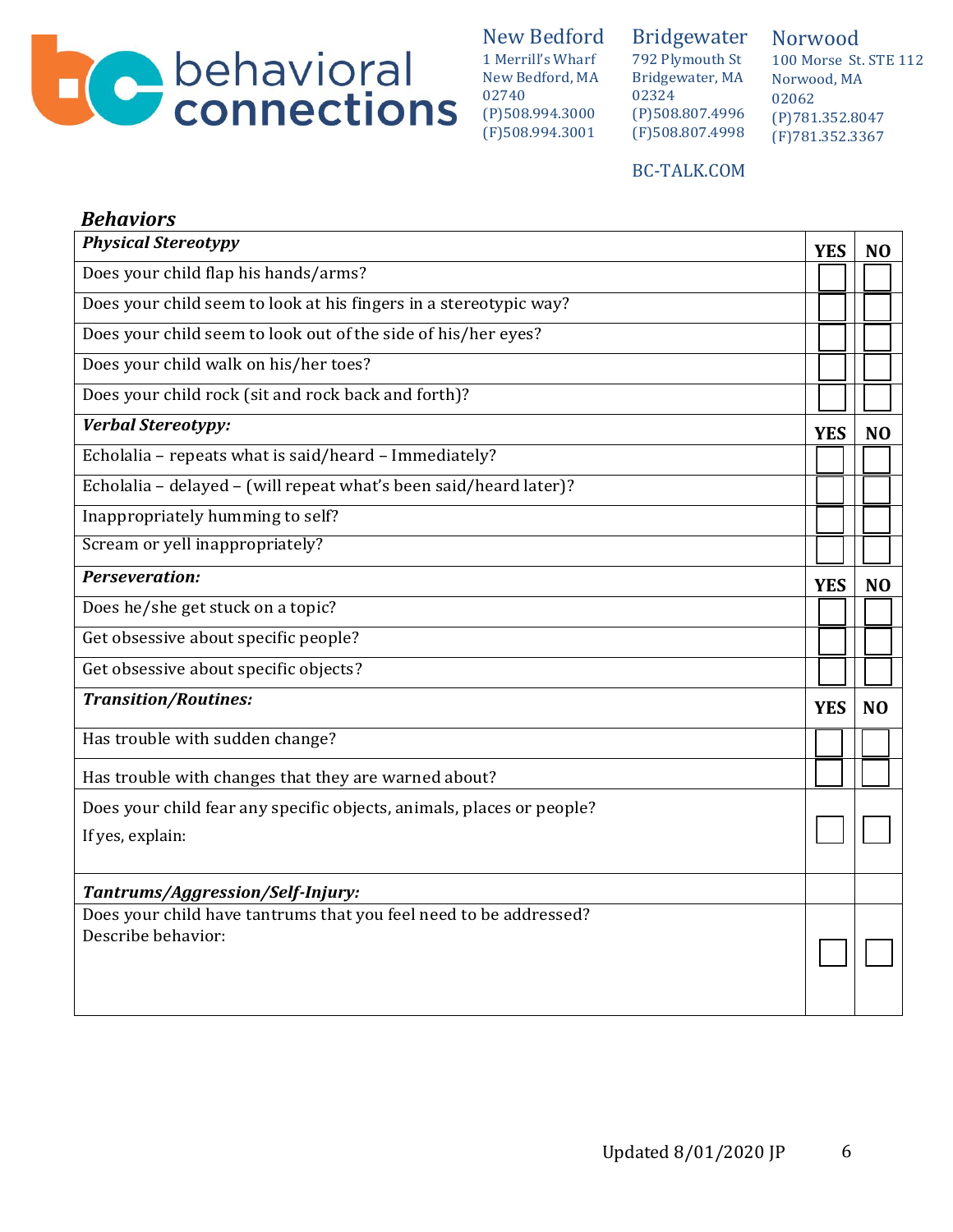

Bridgewater 792 Plymouth St Bridgewater, MA 02324 (P)508.807.4996 (F)508.807.4998

Norwood 100 Morse St. STE 112 Norwood, MA 02062 (P)781.352.8047 (F)781.352.3367

BC-TALK.COM

# **Does your child have any of the following conditions? & explain.**

|                                            | <b>YES</b> | N <sub>O</sub> |                                                                      |            |                |
|--------------------------------------------|------------|----------------|----------------------------------------------------------------------|------------|----------------|
| Seizures?                                  |            |                | Describe:                                                            |            |                |
| Date of last<br>Seizure?                   |            |                | Does your child use Diastat or other medications during<br>seizures? | <b>YES</b> | N <sub>O</sub> |
| Please sign here to administer medication: |            |                | Date:                                                                |            |                |
| Special Diet?                              |            |                |                                                                      |            |                |
| Describe:                                  |            |                |                                                                      |            |                |
| <b>Hearing Problems?</b>                   |            |                |                                                                      |            |                |
| Describe:                                  |            |                |                                                                      |            |                |
| Visual Impairment?                         |            |                |                                                                      |            |                |
| Describe:                                  |            |                |                                                                      |            |                |
| Does your child have an Epipen?            |            |                | Yes<br>No                                                            |            |                |
| Describe:                                  |            |                |                                                                      |            |                |

## *Emergency Contacts: \* please note we contact parents first*

| Name?           | Relation?                     |  |
|-----------------|-------------------------------|--|
| Phone<br>Number | Address?<br>Street, city, Zip |  |
| Name?           | Relation?                     |  |
| Phone<br>Number | Address?<br>Street, city, Zip |  |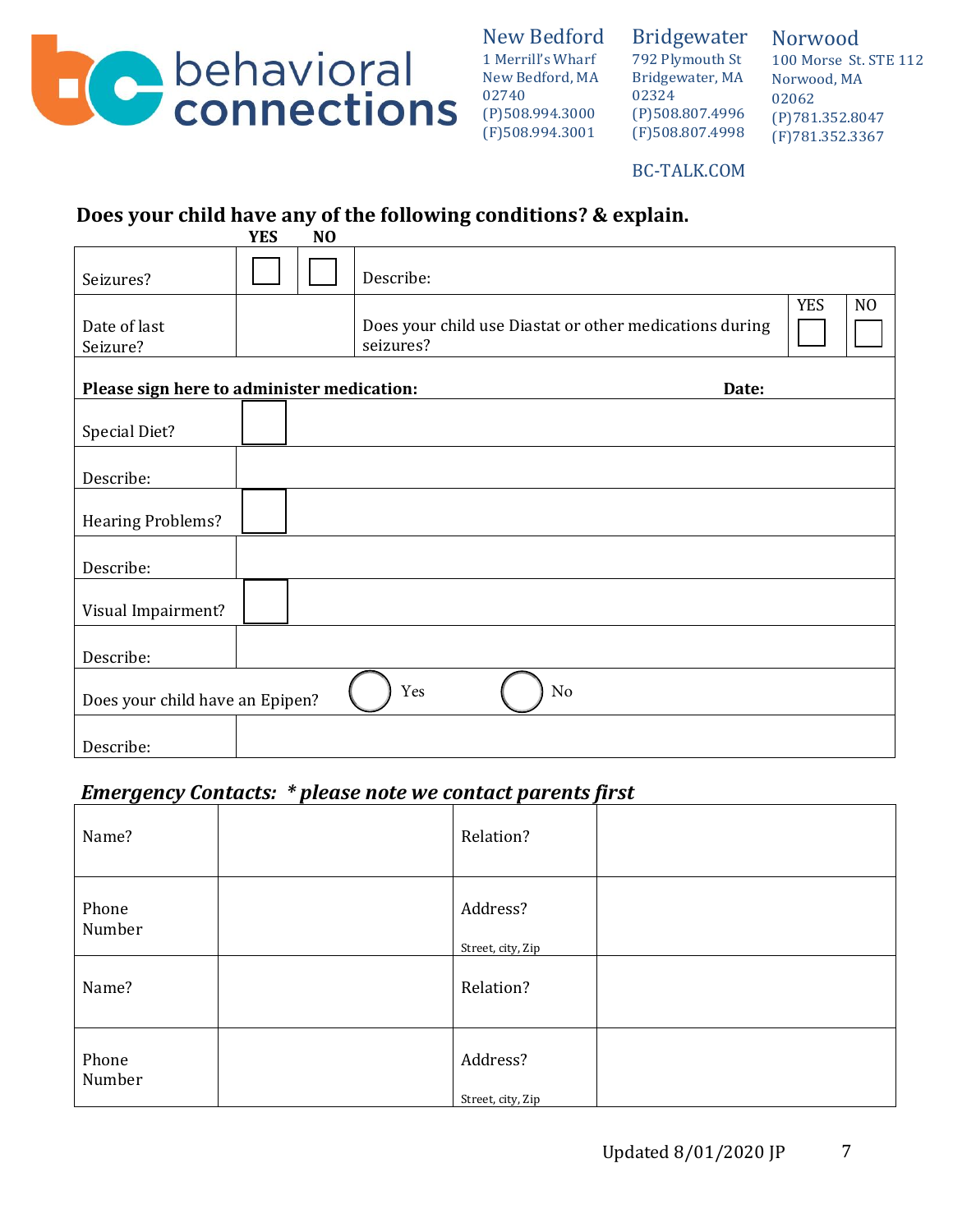

Bridgewater 792 Plymouth St Bridgewater, MA 02324 (P)508.807.4996 (F)508.807.4998

Norwood 100 Morse St. STE 112 Norwood, MA 02062 (P)781.352.8047 (F)781.352.3367

### BC-TALK.COM

| <b>Patient's History:</b>                                     | <b>Yes</b> | <b>No</b> |              |        |  |
|---------------------------------------------------------------|------------|-----------|--------------|--------|--|
| Did the Patient receive Early<br><b>Intervention Service?</b> |            |           | Agency Name: |        |  |
| School?                                                       |            |           |              |        |  |
| Address?<br>Street, City, State, Zip                          |            |           |              |        |  |
| Teacher/Contact<br>Name?                                      |            |           |              | Grade? |  |
| Phone<br>Number?                                              |            |           |              | Email? |  |

### *Occupational Therapy:*

| Agency name?                         | . . | Therapist<br>Name? |  |
|--------------------------------------|-----|--------------------|--|
| Address?<br>Street, City, State, Zip |     |                    |  |
| Phone?                               |     | Email?             |  |

## *Speech Therapy:*

| . .                                  |           |
|--------------------------------------|-----------|
| Agency name?                         | Therapist |
|                                      | Name?     |
| Address?<br>Street, City, State, Zip |           |
| Phone?                               | Email?    |

## *Psychologist/LCSW:*

| Agency name?                         | Therapist<br>Name? |
|--------------------------------------|--------------------|
| Address?<br>Street, City, State, Zip |                    |
| Phone?                               | Email?             |

*By signing below, you give Behavioral Connections the consent for the release of any information regarding the patient and all medical and non-medical records.*

Parent/guardian: \_\_\_\_\_\_\_\_\_\_\_\_\_\_\_\_\_\_\_\_\_\_\_\_\_\_\_\_\_\_\_\_\_\_\_\_\_\_\_\_\_\_\_\_\_\_\_\_\_\_\_\_\_\_\_\_\_\_\_\_\_\_\_\_\_\_\_\_\_\_\_\_\_Date\_\_\_\_\_\_\_\_\_\_\_\_\_\_\_\_\_\_\_\_\_\_\_\_\_\_\_\_\_\_\_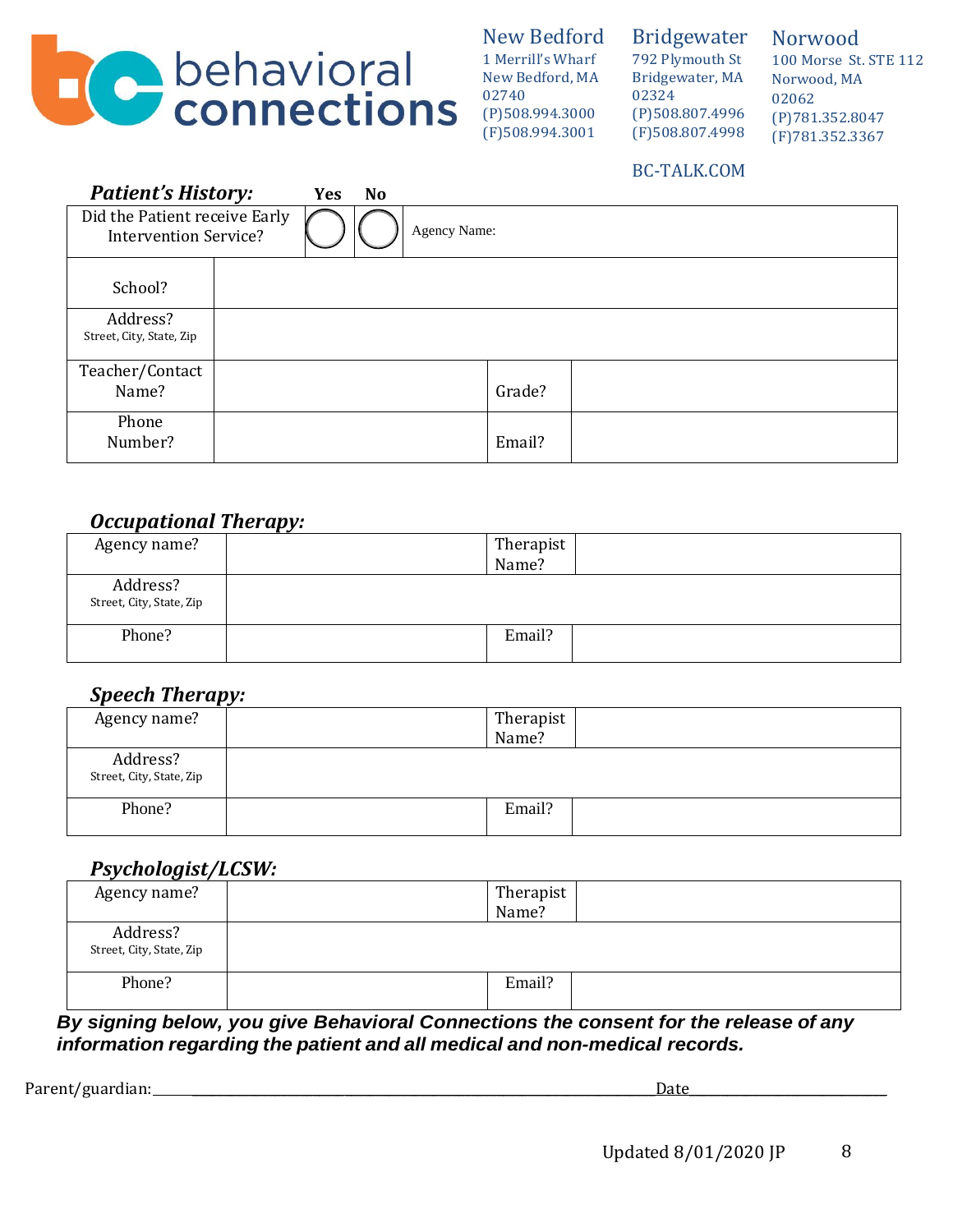

Bridgewater 792 Plymouth St Bridgewater, MA 02324 (P)508.807.4996 (F)508.807.4998

Norwood 100 Morse St. STE 112 Norwood, MA 02062 (P)781.352.8047 (F)781.352.3367

BC-TALK.COM

### **Reinforcement Assessment Form**

Prior to beginning services, it is important to identify ALL of your child's motivators or potential reinforcers. Many children have very specific reinforcers and some like to use them only in particular ways. Please provide as much detail as possible about your child's reinforcers. Please list out the items and use a scale of 1-5 (1 being the most favorable) for each category.

#### **What are your child's preferences?**

| <b>Movies:</b>                                | <b>Television shows/cartoons:</b> | Songs: |
|-----------------------------------------------|-----------------------------------|--------|
|                                               |                                   |        |
|                                               |                                   |        |
|                                               |                                   |        |
| List other videos or movies your child likes: |                                   |        |
|                                               |                                   |        |
|                                               |                                   |        |
|                                               |                                   |        |
|                                               |                                   |        |

#### **What is your child's favorite snacks?**

| Candy:                 | Fruit:                  |
|------------------------|-------------------------|
| <b>Cookies:</b>        | Crackers:               |
| Chips:                 | Pretzels:               |
| <b>Other Snacks:</b>   | <b>Favorite Drinks:</b> |
| <b>Favorite Books:</b> | <b>Favorite Toys:</b>   |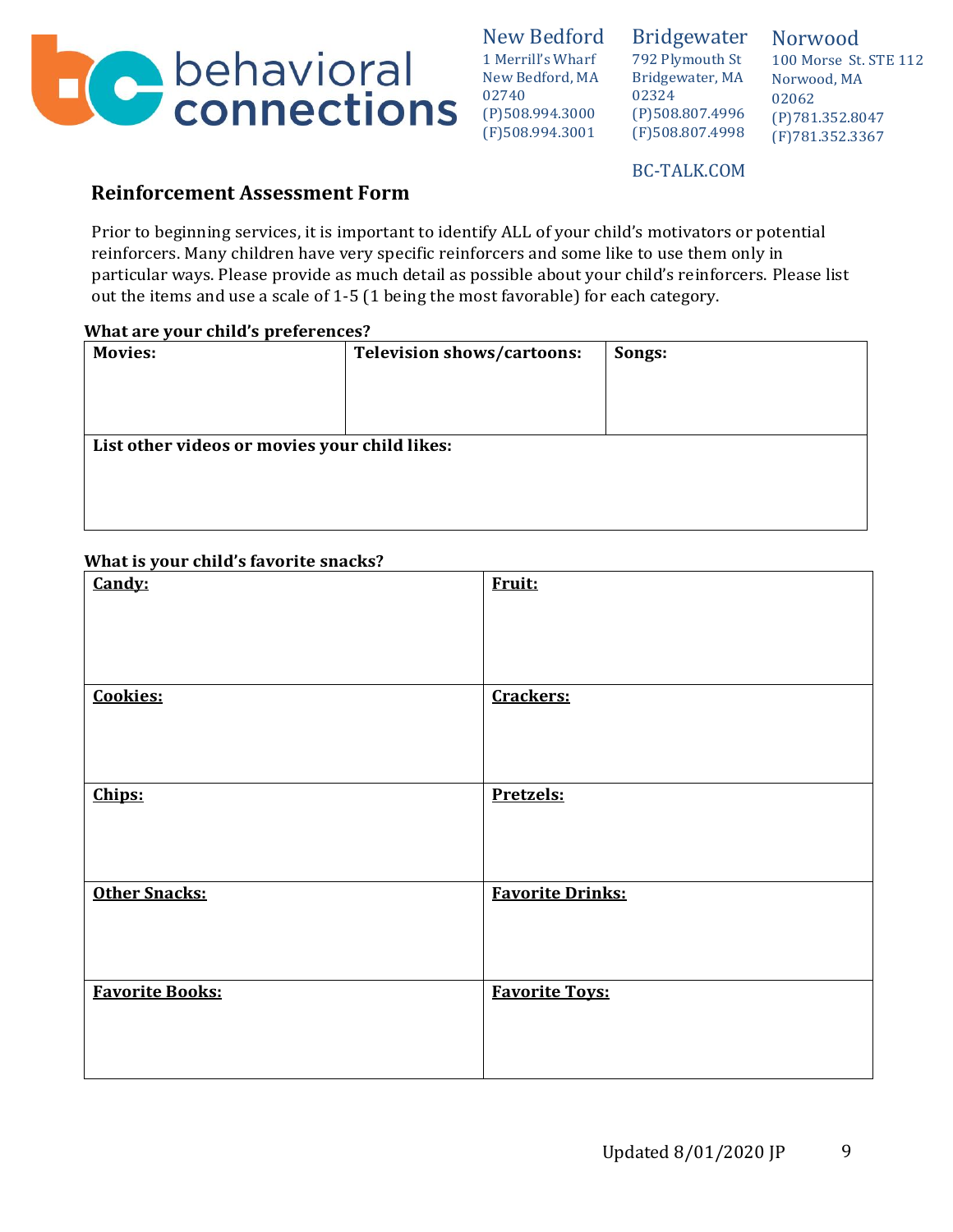

Bridgewater 792 Plymouth St Bridgewater, MA 02324 (P)508.807.4996 (F)508.807.4998

Norwood 100 Morse St. STE 112 Norwood, MA 02062 (P)781.352.8047 (F)781.352.3367

#### BC-TALK.COM

### *Skill Level:*

\*Providing us with information below, this will help our team prior to assessment to better understanding your child.

| List all the items the patient<br>request/asks for? (E.g., cookie, chip, I<br>want a movie, etc.)<br>Please indicate vocal, signs, or<br>pictures?                                                   |  |
|------------------------------------------------------------------------------------------------------------------------------------------------------------------------------------------------------|--|
| List the directions that the patient<br>follows consistently? (E.g., "go get your<br>coat!" Patient goes and gets his/her<br>coat, "Clean up the Lego's!" Patient<br>begins cleaning up the Lego's.) |  |
| List the ongoing words the learner<br>understands? (E.g., car, mom, dad,<br>Elmo, wheel, nose, arm, finger nail,<br>etc.)                                                                            |  |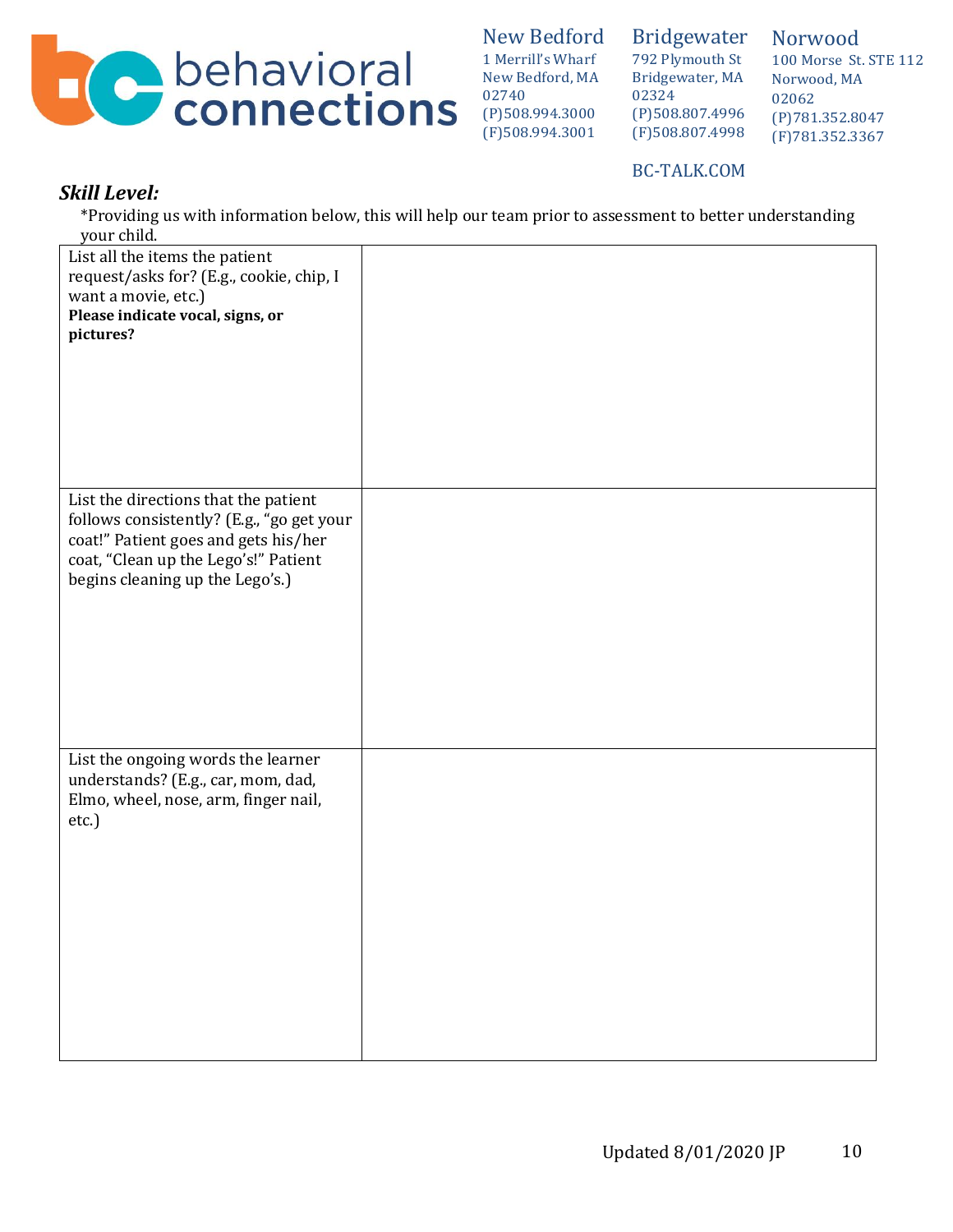

Bridgewater 792 Plymouth St Bridgewater, MA 02324 (P)508.807.4996 (F)508.807.4998

Norwood 100 Morse St. STE 112 Norwood, MA 02062 (P)781.352.8047 (F)781.352.3367

#### BC-TALK.COM

## **Health Insurance**

| Primary Insurance?           | Member #                       |
|------------------------------|--------------------------------|
| Secondary Insurance?         | Member #                       |
| Primary coverage start date? | Secondary coverage start date? |

# **\*Please provide a copy of front and back of the member card/s.**

## **Fee For Services**

Insurance coverage for clients. Co-Pays/Deductibles will be billed directly to client or secondary insurance. I (\_\_\_\_\_\_\_\_\_\_\_\_\_\_\_\_\_\_\_\_\_\_\_\_) agree to pay co-pays based on my agreement with my insurance carrier.

Copays/deductibles are an agreement between insurance and (you) the member not the provider. If you do have a copay/deductible for aba services we will inform you prior to commencement of services and what that cost will be.

Contact BC immediately if your insurance changes. If your insurance changes it is up to you to inform us via email, or mail prior to the change. At which time we would also ask for a copy of the new insurance card. If any charges accrue and the insurance doesn't accept the charges you will be billed for said services that were not covered.

\*By signing below, you agree to pay for any co-pays/deductibles or services not covered by your insurance.

## **Parents signature**

| Print Name       | Social Security<br>Number |
|------------------|---------------------------|
| Parent Signature | Date                      |
|                  |                           |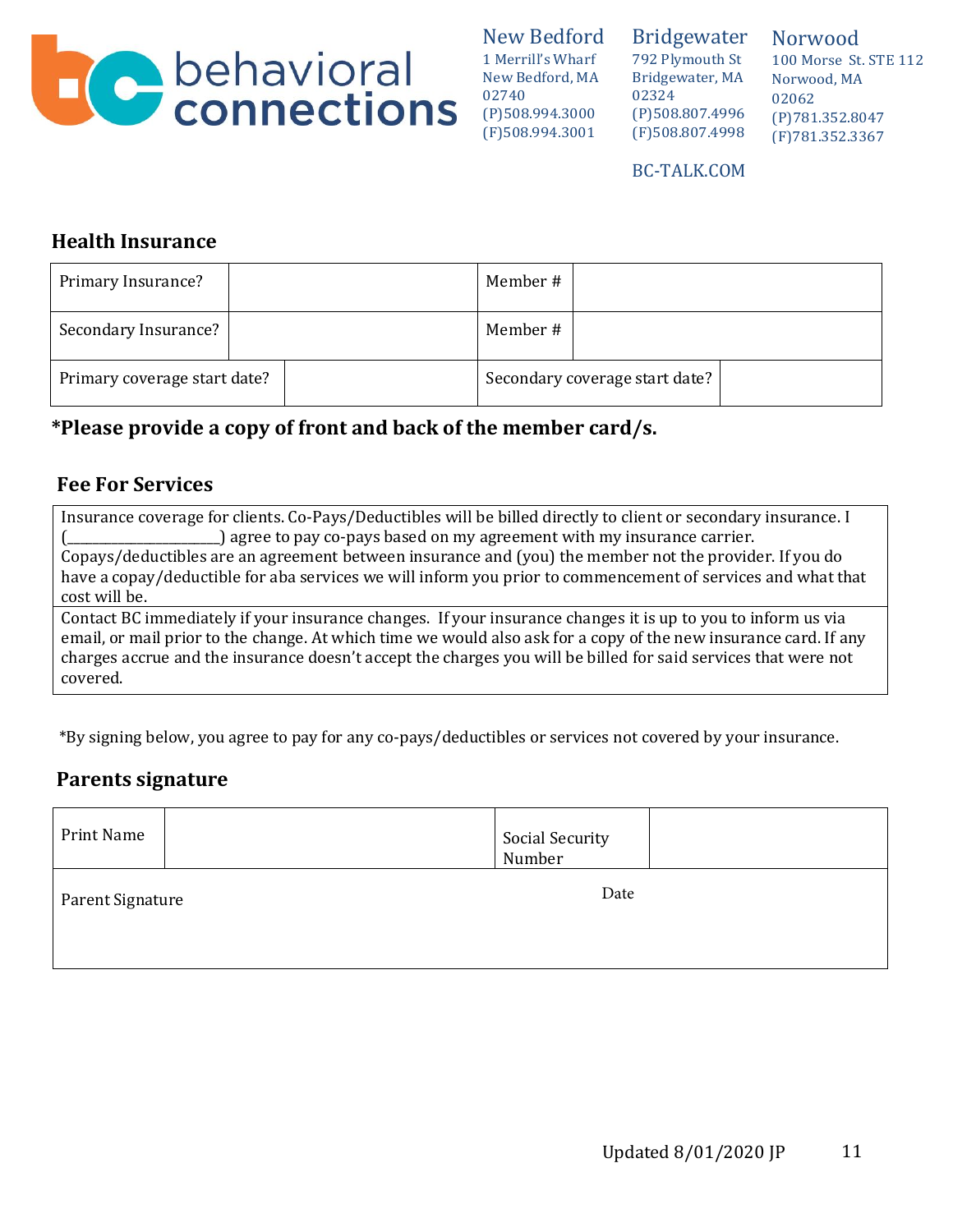

Bridgewater 792 Plymouth St Bridgewater, MA 02324 (P)508.807.4996 (F)508.807.4998

Norwood 100 Morse St. STE 112 Norwood, MA 02062 (P)781.352.8047 (F)781.352.3367

BC-TALK.COM

# **Informed Consent**

| Patients | Date of      |
|----------|--------------|
| Name     | <b>Birth</b> |

STATEMENT OF AUTHORITY TO CONSENT:

I certify that I have the authority to legally consent to assessment, release of information, and all legal issues involving the above- named client. Upon request, I will provide Behavioral Connections with proper legal documentation to support this claim. I further hereby agree that if my status as legal guardian should change, I will immediately inform Behavioral Connections of this change in status and will further immediately inform Behavioral Connections of the name, address, and phone number of the person or persons who have assumed guardianship of the above-named client.

TREATMENT CONSENT: I consent for behavioral treatment to be provided for the above- named client by Behavioral Connections and its staff. I understand that the procedures used will consist of manipulating antecedents and consequences to produce improvements in behavior. At the beginning of treatment behavior may get worse in the environment treatment is provided (e.g., "extinction burst") or in other settings (e.g., "behavioral contrast"). As part of the behavioral treatment, physical prompting and manual guidance may be used. The actual treatment protocols that will be used have been explained to me.

I understand that I may revoke this consent at any time. However, I cannot revoke consent for action that has already been taken. A copy of this consent shall be as valid as the original.

| Parent/Guardian<br>signature: | Date: |  |
|-------------------------------|-------|--|
| Witness<br>signature:         | Date: |  |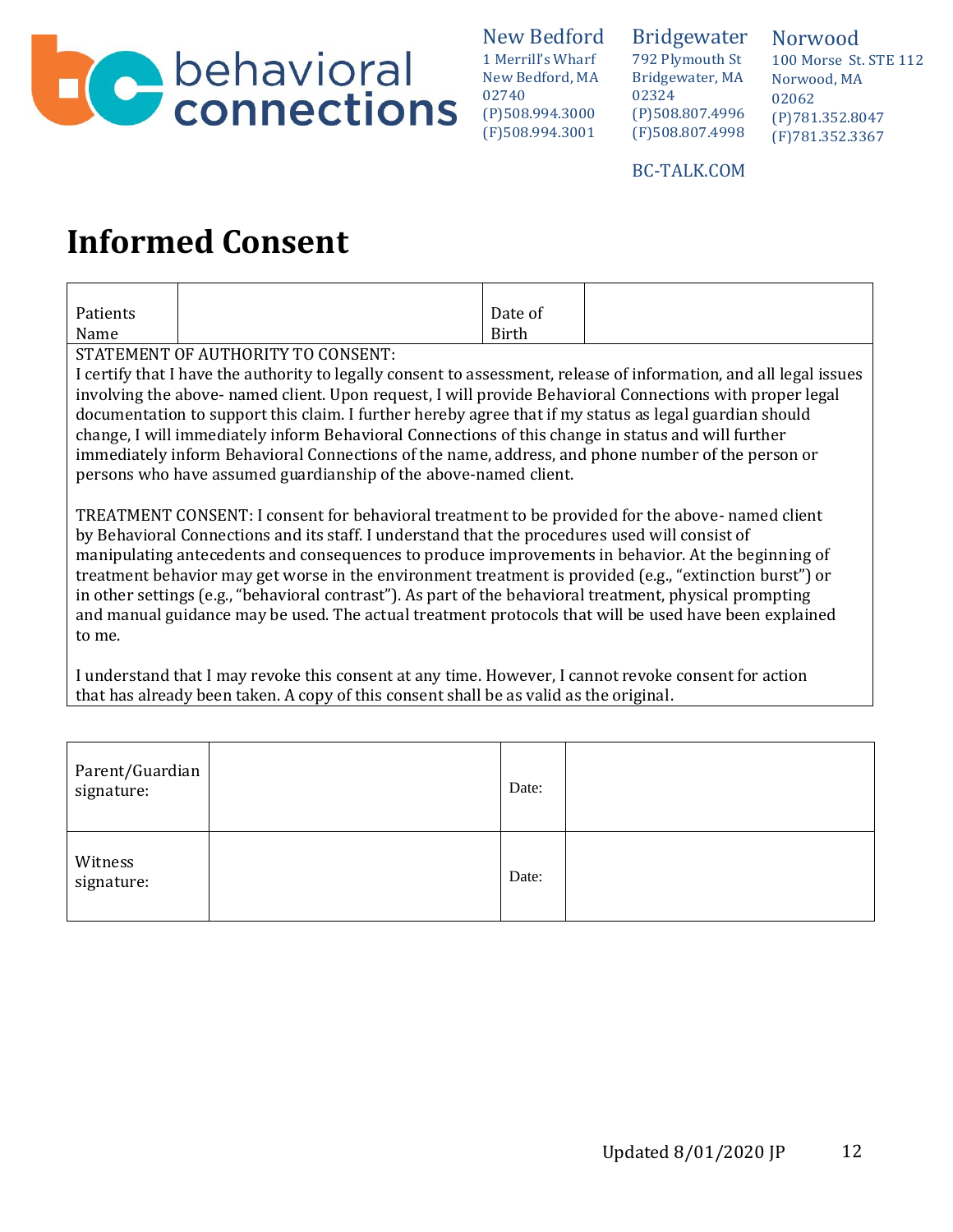

Bridgewater 792 Plymouth St Bridgewater, MA 02324 (P)508.807.4996 (F)508.807.4998

Norwood 100 Morse St. STE 112 Norwood, MA 02062 (P)781.352.8047 (F)781.352.3367

BC-TALK.COM

# **Photo/Video & Data Release Form**

I hereby grant Behavioral Connections, permission to use my likeness in a photograph/video & data collected, without payment or any other compensation. If the participant is under 21, there must be consent by a parent or guardian, as follows: I hereby certify that I am the parent/guardian of\_\_\_\_\_\_\_\_\_\_\_\_\_\_\_\_\_\_\_\_\_\_\_\_\_\_\_\_\_\_\_\_\_\_\_\_\_\_\_\_\_\_\_\_\_\_\_,(Child's Name) and do hereby give my consent without reservation to the foregoing on behalf of said person. I am 21 years of age and am competent to contract on my own behalf. I have read this release form before signing below, and I fully understand the contents, meaning, and impact of this release. **Behavioral Connections use video/photo and data for staff trainings purposes only.** Any other use of video/photo, data the parent or legal guardian will be notified prior to use.

# *I SIGN THIS RELEASE FREELY AND VOLUNTARILY*

| Print Name of<br>Minor: | Print Name of<br>Parent/Guardian: |  |
|-------------------------|-----------------------------------|--|
|-------------------------|-----------------------------------|--|

| Signature of<br>Parent/Guardian |  |  |
|---------------------------------|--|--|
|                                 |  |  |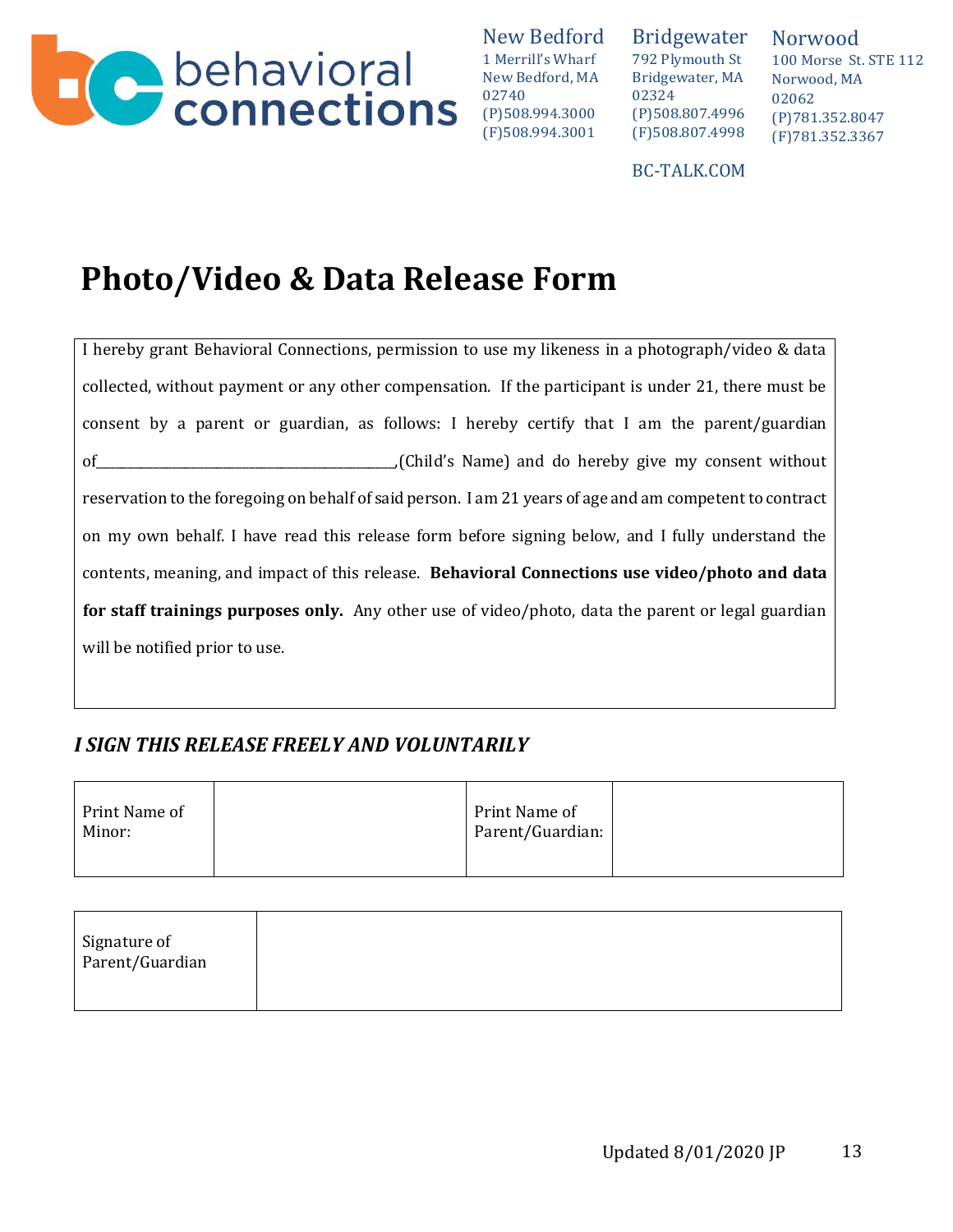

Bridgewater 792 Plymouth St Bridgewater, MA 02324 (P)508.807.4996 (F)508.807.4998 Norwood 100 Morse St. STE 112 Norwood, MA 02062 (P)781.352.8047 (F)781.352.3367

BC-TALK.COM

# **Authorization for Release of Information**

| Patients Name:                                | Date of Birth: |  |
|-----------------------------------------------|----------------|--|
| Patients Address:<br>Street, City, State, Zip |                |  |

I understand that this authorization is voluntary. I understand that my health information may be protected by the Federal Rules for Privacy of Individually Identifiable Health Information (Title 45 of the Code of Federal Regulations, Parts 160 and 164), the Federal Rules for Confidentiality of Alcohol and Drug Abuse Patient Records (Title 42 of the Code of Federal Regulations, Chapter I, Part 2), and/or state laws. I understand that my health information may be subject to re-disclosure by the recipient and that if the organization or person authorized to receive the information is not a health plan or health care provider the information may no longer be protected by the Federal privacy regulations.

I understand that my health information may contain information created by other persons or entities including health care providers, and may also contain drug and alcohol, mental health, HIV/AIDS, psychotherapy, genetic, reproductive and sexually transmitted disease information. I further understand that by signing this document, I am authorizing the release or exchange of this information with the person or organization named below.

I understand that my health plan may not condition treatment, payment, enrollment, or eligibility for benefits on whether I sign this form, except for certain eligibility or enrollment determinations prior to my enrollment in its health plan, and for health care that is solely for the purpose of creating protected health information for disclosure to a third party.

I understand that I may revoke this authorization at any time by notifying Behavioral Connections in writing. However, the revocation will not have an effect on any actions Behavioral Connections took before it received the revocation.

I authorize Behavioral Connections and its affiliates to receive from or disclose my individually identifiable health information to the following person(s) or organization(s): (Please Identify a **Psychiatrist, Neurologist, Licensed Psychologist, LMHC, Developmental/Behavioral pediatrician, or Primary Care Physician** that oversees your child's medical wellbeing.)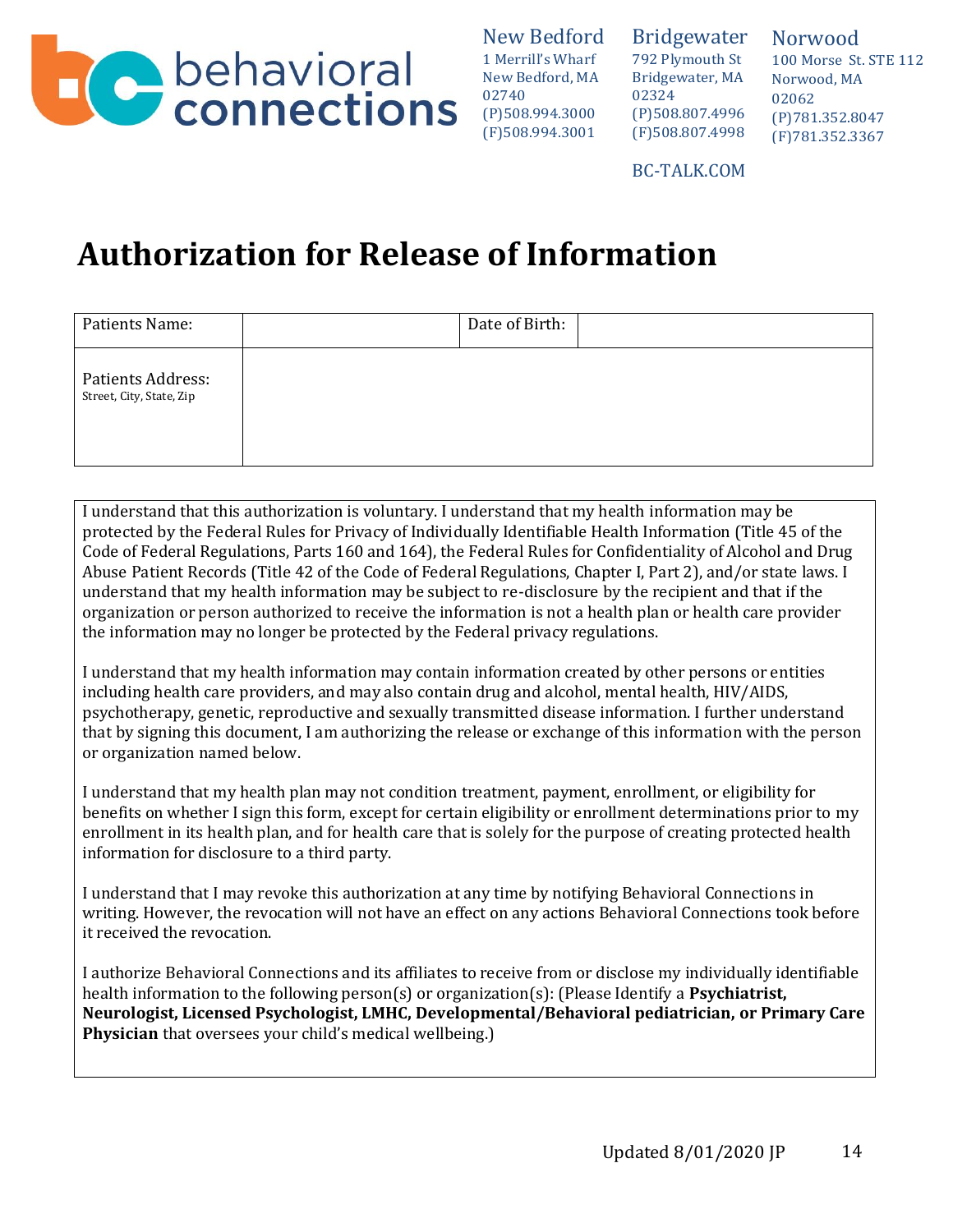

Bridgewater 792 Plymouth St Bridgewater, MA 02324 (P)508.807.4996 (F)508.807.4998

Norwood 100 Morse St. STE 112 Norwood, MA 02062 (P)781.352.8047 (F)781.352.3367

BC-TALK.COM

# **Authorization for Release of Information**

|                                      |  | Primary Physician & Name of Practice: |      |  |
|--------------------------------------|--|---------------------------------------|------|--|
| Address:<br>Street, City, State, Zip |  |                                       |      |  |
| Phone:                               |  |                                       | Fax: |  |
|                                      |  | Name of Specialist & Practice Name:   |      |  |
| Address:<br>Street, City, State, Zip |  |                                       |      |  |
| Phone:                               |  |                                       | Fax: |  |

Description of individually identifiable health information to be received or disclosed (check appropriate type(s) of information):

All relevant information related to my healthcare services

- Claims
- Eligibility/Benefits
- Information used to make benefit determinations
- Treatment Plan(s)
- Progress Reports: Changes in medication, mental state, and/or medical diagnoses

#### **The purpose of this authorization is (check all that apply):**

- To allow the appropriate management of treatment, and/or services
- Other (describe):

All dates of records will be disclosed unless you indicate differently below.

From (MM/DD/YYYY) To (MM/DD/YYYY) To (MM/DD/YYYY) THE MEMBER OR MEMBER'S REPRESENTATIVE MUST COMPLETE THE REST OF THIS FORM: I understand that this authorization will expire: On \_\_\_\_\_\_\_\_\_\_\_\_\_\_\_\_\_(MM/DD/YYYY) or one year from the date of the signature below (or as set forth in the applicable state-specific provisions below).

| Print personal representative's name: |                              |  | Date:         |  |  |
|---------------------------------------|------------------------------|--|---------------|--|--|
|                                       | Signature of representative: |  |               |  |  |
| Address:<br>Street, City, State, Zip  |                              |  |               |  |  |
| Phone:                                |                              |  | Relationship: |  |  |